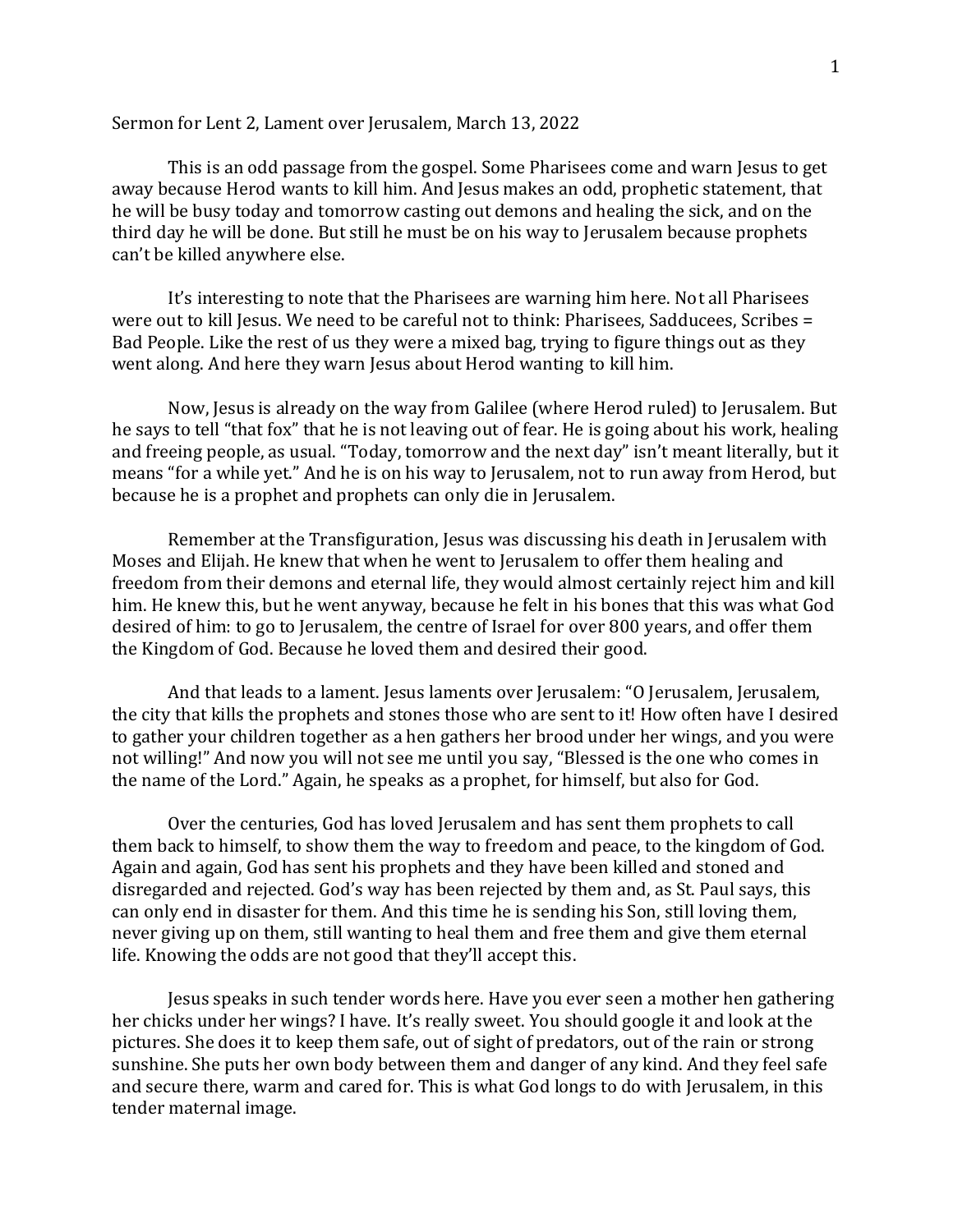And that's after Jerusalem has rejected God so many times, ignored God's laws and killed God's prophets. God still yearns for them like a mother hen yearns for her chicks and is willing to put herself in harm's way to protect them from danger. And this is still true today, after they rejected Jesus and crucified him, like the other prophets. God still loves them. God is just like that.

Now this is good news for you and for me. Let me tell you a story. Our youth group used to discuss questions that the kids asked. One day the question was, "How many times will God forgive us if we do the same thing wrong over again?" We said what we always said, "What do you think?" Well, we went around the circle. They all agreed that God would certainly forgive you the first time, and probably the second time, but if you kept doing the same thing bad over and over again, after that, no. He'd lower the boom.

And I said to them, "If you're all right, then we've had it. Because I don't know about you, but I do the same bad things over and over and over and over and over and over and over and over and over again." And I told them the story of how Jesus had told his disciples to forgive not 7 times but 70 X 7 times. God is not like us. God loves us more than any human being ever could and God continues to forgive.

The psalmist says this today. "Even if my father and mother forsake me, the Lord will sustain me." Our parents should love us more than any other person on earth loves us. But our parents are also human beings, and speaking as a parent, when my kids did the same things over and over again that I had told them not to do, I got annoyed with them and told them off, punished them. Of course, in the end, I did forgive them. But then the next time they did it…. I imagine you can all relate. Both to the parents and the kids.

But God is immensely patient with us. God longs to gather us all up, like a mother hen gathering her chicks under her wings. I love that image of God! God yearns for us. God continues to forgive us and love us, no matter what we do. Doesn't mean he'll save us from the consequences. But there is nothing! Nothing! Nothing we can do to stop God from loving us. That's hard to remember sometimes, when we feel we've been particularly bad. But it's true. God forgives us and loves us, because God is love. If you doubt this, remember that Jesus, the Son of God, forgave his enemies even while they were crucifying him.

And knowing this can make all the difference in our lives. It can give us a sense of security. Knowing that God is with us and will never abandon us, even if every other human being does, can make all the difference in our lives. It can be the secure centre we come back to. It can give us the confidence to try things, even if we're not sure we can do them. It can comfort us and reassure us when things go badly for us, or when we're afraid. It can give us the courage to offer love to others, even when we don't know if they'll accept it.

When I was about 15, I injured my knee. The doctor told me I had a neuroma and would need surgery. I remember asking him what that meant and my Mom, who was a nurse, said she'd explain it to me. Only she didn't understand it very well, so I was kind of confused and didn't know quite what was happening or how serious it was, and that made me pretty anxious when the time came to go to the hospital. I was also mad at my Mom.